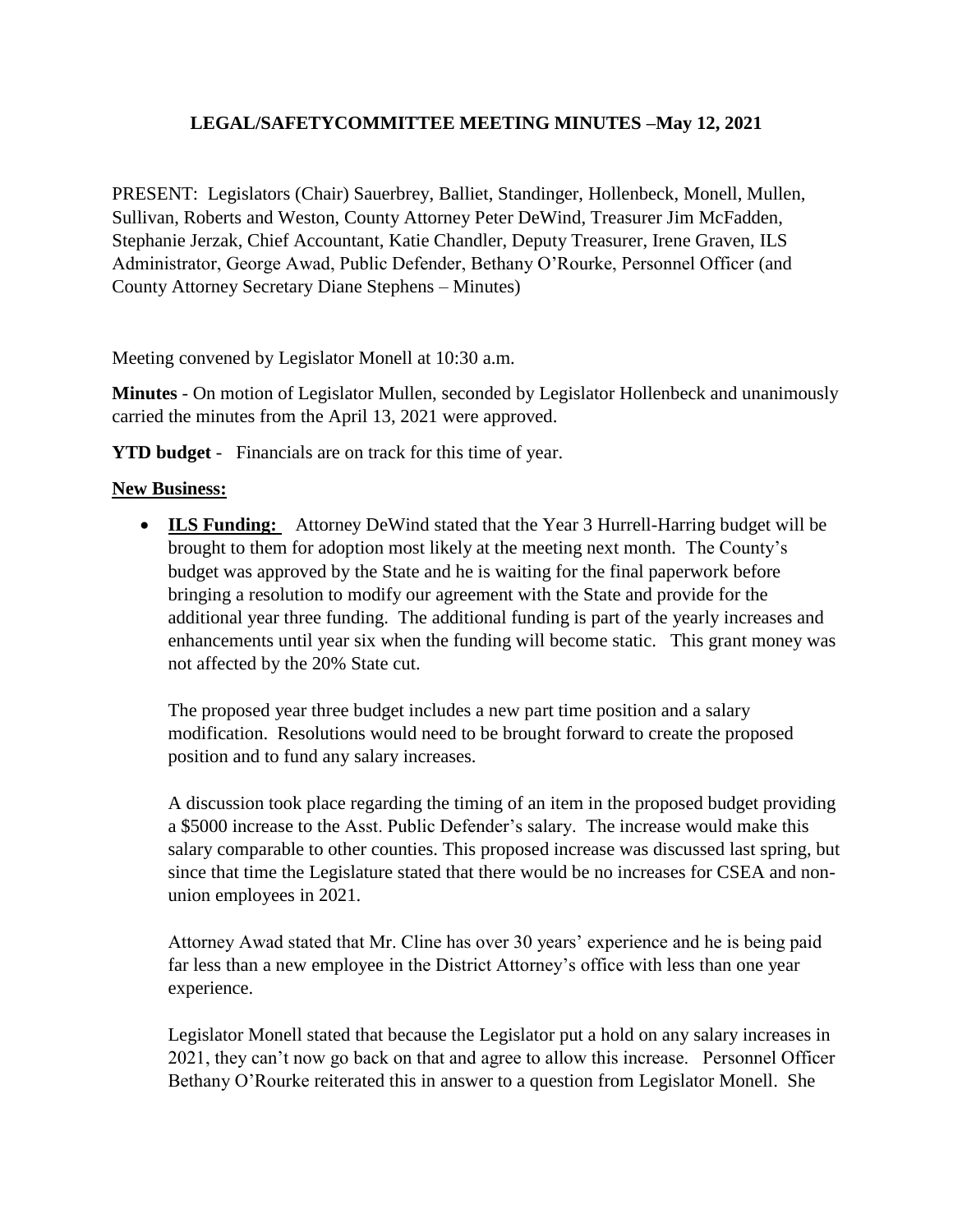stated that after the 2021 budgets were adopted, the decision was made by the Legislature that no increases would be given for CSEA and non-union employees.

Legislator Mullen stated that although he doesn't question the merit of the raise, because they decided on no increases, it would be hard to allow this. He stated that it could be addressed at the end of this year for 2022. Legislator Sullivan stated she was fine with the increase going forward since it was covered by State funds, but could go either way with it. Legislator Standinger stated he didn't have a problem with the increase because it is funded by the State. Legislator Sauerbrey stated that even though the increase is funded by the State, the Legislature had decided there would be no increases in salaries, and she can't go back on that and agree to the increase. Legislator Roberts agreed, stating that they need to follow through on what they said. Legislator Weston also agreed stating it would cause problems saying one thing and then doing another.

Legislator Monell asked for a show of hands of those who were not in favor of giving the increase at this time. Seven of the nine Legislators were not in favor of the increase. Attorney DeWind indicated that the item would likely remain in the budget and the issue revisited next year.

**Redistricting:** Attorney DeWind reported that they will start work on redistricting in a couple of months. He doesn't anticipate any changes. This is done every ten years after the census is completed.

**730 Evaluations (Mental Health commitments)**: Attorney DeWind stated that this is very costly for the County with the County responsible for 100% of the cost. The County really has no control over the process as it is written in the Criminal Procedure Law. Mental Health Director Lori Morgan would like periodic reviews conducted of these commitments so the County knows the status.

Legislator Mullen asked whether a reserve account could be set up to cover this cost. Currently the cost is \$33,000 per month for one person and they have the potential for three more people. Treasurer McFadden stated that it's possible to establish a reserve depending on whether it's a major expenditure. He stated the thing to do may be to look at the Mental Health budget line for this and put money in there to cover this expense knowing that it may or may not be used. Legislator Sullivan agreed that they need to fund Mental Health with more money to cover this expense and they'll revisit this issue at budget time.

**MUNIS Contract training:** Attorney DeWind reported that the Law Dept. will be holding MUNIS contract management trainings on June 16 and June 22. Diane Stephens put together a presentation for this. The plan is to have the session recorded so that it can be viewed by others in the future.